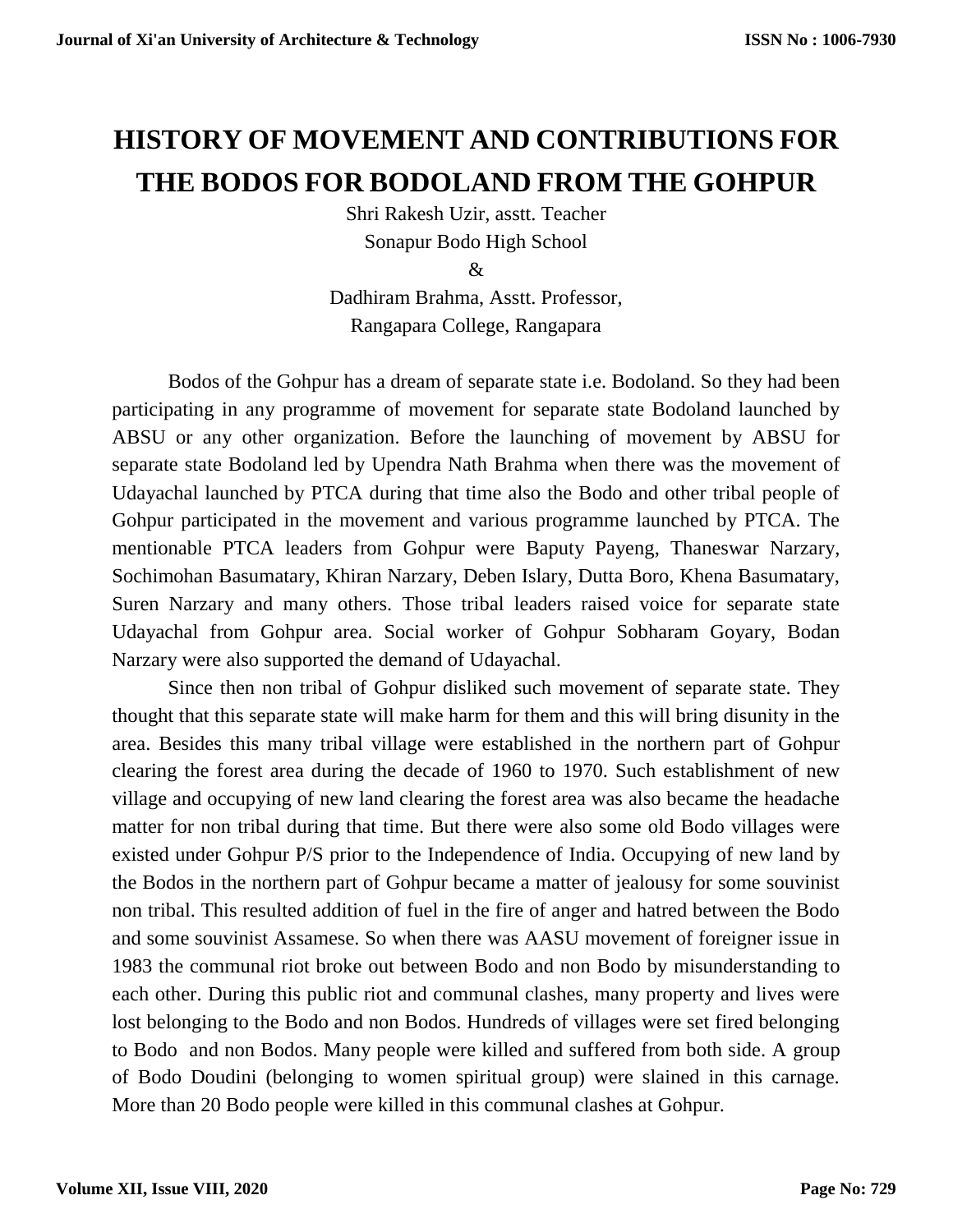Again after just four year of this riot and communal clashes ABSU launched a movement for separate state Bodoland led by Upendra Nath Brahma in 1987. In this movement Gohpur's Bodo completely supported to the movement for separate state. Gohpur's Bodo could understand the suppression and exploitation upon them by some souvinist Assamese and Assam Govt. During that time ABSU leader from Gohpur were Mr. Nityananda Basumatary, Rwmwi Rwmwi (Romon) Basumatary, Lojen Basumatary, Kamala Mochahary, Piyarilal Basumatary, Baneswar Basumatary, Mongeswar Boro and many others. Some Anchalik ABSU leaders from Gohpur were Mr. Biyaram Narzary, Someswar Basumatary, Rakesh Uzir, Raju Mohan Basumatary, Lal Basumatary, Ringkhang Basumatary, Prasanta Basumatary, Krishna Basumatary, Dijen Baglary, Subash Wary, Gobinda Brahma, Orkhi Islary and many others. Some frontal head of ABWWF district leaders during that period were Smt. Phuleswari Narzary, Premeswari Mochahary, Niruda Basumatary, Nolosri Basumatary, Madhabi Daimary, Urmila Narzary, Thoroni Goyary, Junaki Basumatary, Fwisali Narzary and many others. Some Anchalik ABWWF leaders were Kheswari Mochahary, Niyoti Narzary, Anu Basumatary, Purnima Basumatary, Nabwthi Basumatary, Binu Basumatary, Girija Narzary, Ranimai Mochahary, Eli Narzary, Kokila Basumatary, Komlabati Iswary, Bwijonti Mochahary and many others.

The district leader of BPAC from Gohpur were Shri Tharani Basumatary, Sunil Mochahary, Rajen Basumatary, Beremwdwi (Binanda) Mochahary, Amarendra Narzary, Gonesh Mochahary, Ajit Mochahary, Ananda Basumatary, Pranay Basumatary and many others.

The district Volunteer Force leaders were Mr. Bipin Goyary, Chandreswar Narzary, Ranasing Basumatary, Sailen Narzary and many others.

The Frontal head of the Anchalik Volunteer Force leaders were Shri Bimal Basumatary, Pradip Basumatary, Tarzan Ramchiary, Rustel Narzary, Mwlao Basumatary, Joleswar Basumatary, Dilip Basumatary, Dabid Narzary, Moneswar Narzary, Kamal Mochahary, Kamal Narzary, Korteng Basumatary, Promod Basumatary, Subir Narzary, Pradip Basumatary, Jogen Basumatary, Subha Narzary, Dondisoron Basumatary, Bigen Narzary, Khaosling Basumatary, SaithingLengra Basumatary, Mohendra Narzary and many others.

During that time ABSU President Upendra Nath Brahma, BPAC Chairman Sansuma Khungur Bwiswmuthiary, ABWWF President Pramila Rani Brahma and many Bodo leaders including Mr. Hagrama Mohilary visited at Gohpur to organize the public meeting. The Bodos of the Gohpur spearheaded the movement as per their calling and invitation. Dharna, Hortal, Road Bloked, Train Rokho, Mass Rally, Procession took place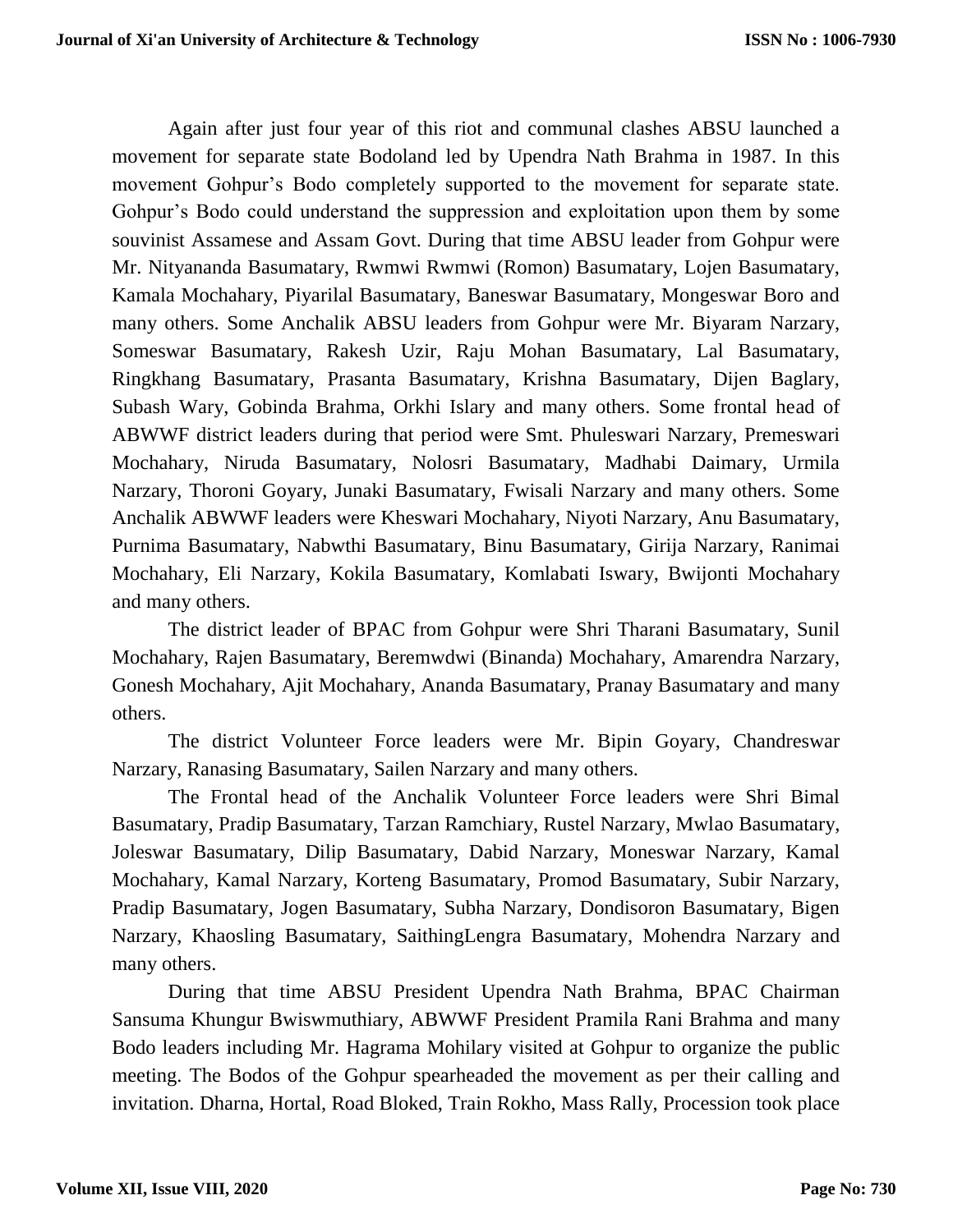as the part of movement. Dwikhrong Basumatary and Gobinda Brahma sang the Bodo National Songs to inspire and arouse the masses to take part in the movement. Dwikhrong Basumatary's from Gohpur heart touching National Patriotic Songs aroused and inspired all over Assam among the Bodos to jump in the movement.

But such democratic movement was not liked and tolerated by some souvinist Assamese. They tried to obstruct and resist such democratic movement. The Assam Police also instigated and helped them in this regard. Many ABSU, BPAC, VF worker were arrested by the Police and sent them to jail. Some ABWWF workers were molestrated and raped by police, army and anti movement supporter. As a result the movement also turned into violence. The gun battle and encounter took place between Bodos and Police Bn. many times in the Bodo area. Many Bodo people were shot death, shot wounded, killed by the police and anti movement supporter. Still Bodos of the Gohpur were not tired and retreated. Their target was only to achieve the Bodoland. Their slogan was only **"Do or Die for Bodoland"** The Govt. took repressive measure to suppress the movement. The police resorted their firing. Firing become the order of the day. They used the shoot at sight policy. The Bodo youths of the Gohpur also pledged to sacrifice their life for the cause of Bodoland. To scare away the police from Bodo area and to prevent their repressive measure the anger Bodo youth retaliate the police by encountering and attacking their camp/outpost at Rajgarh of Gohpur. Dangerous encounter took place between Bodo youths and police at Rajgarh, Gohpur.

At last when ABSU took decision to declare 1000 (one thousand) hour Assam Bondh starting from 15<sup>th</sup> August 1989. The communal riot and carnage broke out at Gohpur starting from  $8<sup>th</sup>$  August to 15<sup>th</sup> August 1989. The police indulged and helped the anti supporter of Bodoland Movement. The Bodos villages were set fired line by line one after another by anti movement supporter with the help of Assam Police Bn. Many innocent Bodo people including women and child who were unable to run away were killed. There was no flying of bus, train. All means of communication was cut off. Town, shop, market were closed. Killing murdering, shooting, looting, scaring, chasing of one group to another group become the order of the day. The Govt. administration was completely paralysed and collapsed. There was nothing of govt. administration, govt. rule and law. Behaviour of human being was degraded to the behaviour of animal and beast. This incident of carnage and mass-massacre shocked and influenced all over the Assam. Such communal clashes and riot continued for one week starting from  $8<sup>th</sup>$  August to  $15<sup>th</sup>$ August 1989. Thousand of Bodos houses were set ablazed by the anti movement supporter, with the help of Assam Police Bn. Bodos had to fled away in the jungle of neighbouring state of Arunachal Pradesh. In Assam it become automatically undeclared